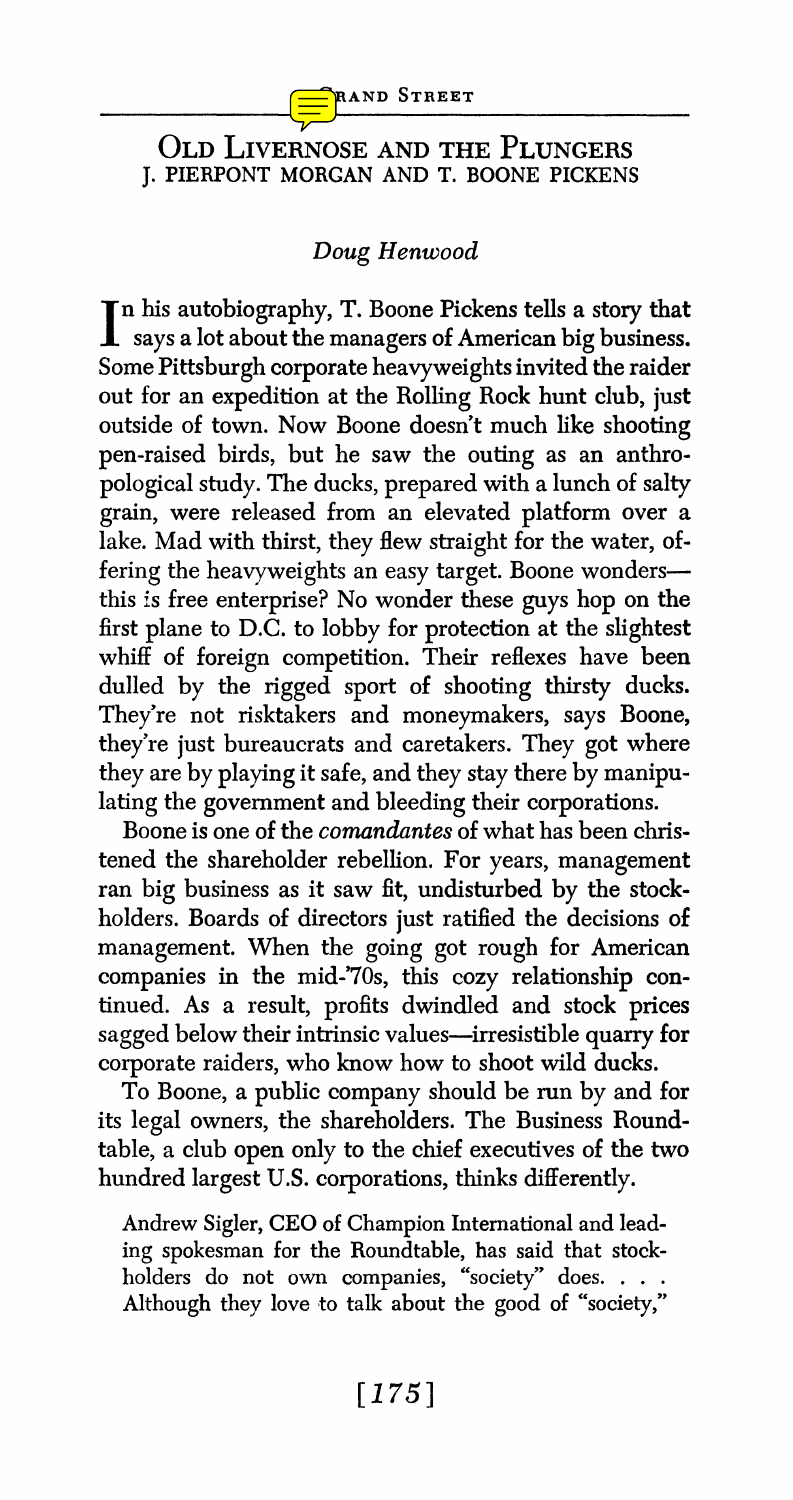**the Roundtable prefers to do things quietly, behind closed doors, and to use political influence in Washington to**  shape the laws to serve their interest. For years, the Busi**ness Roundtable wanted Congress to keep hands off all takeovers because the big companies were gobbling up the little ones. That was all just good fun. But now that**  some of the big ones have been brought down, the Busi**ness Roundtable wants Congress to step in and protect them.... I can't believe that Congress, the stockholders,**  and the people of this country will fall for this stupid argu**ment, perpetrated by the most financially powerful people in America.** 

**Boone has a point. CEOs love the access to the capital markets that public companies enjoy, but they don't like the idea that they are subject to the orders of anyone who buys up 51 percent of their stock. Boone never makes clear why the rentier class should allocate the resources the rest of us depend on, but his argument is rational in his own unexamined terms. Andrew Sigler, who is one of the lobby ists guiding Senate Banking Committee chairman William Proxmire's hand as he drafts anti-takeover legislation, would be hard pressed to refute him. Society's name isn't on a single stock certificate. Sigler claims that he is a custodian of society's resources, but I don't recall voting for him.** 

**The ancestors of the Rolling Rock marksmen are the tycoons of the nineteenth century. In the words of Paul Baran and Paul Sweezy, the tycoons were the parents of the giant corporation and the organization man its child. The greatest of all these tycoons was J. Pierpont Morgan. At the peak of his power, Morgan and his partners held directorships in one hundred twelve of the country's largest corporations, and his bank dominated the business of new securities offerings. He assembled the world's first billion-dollar corporation, U.S. Steel, from a host of smaller companies, and he was the architect of numerous railroad and industrial combinations. In those innocent days of laissez faire, he was a one-man Federal Reserve, S.E.C., I.C.C. and World Bank: he arranged loans that saved the U.S. government from default in 1895, calmed the Wall Street Panic of 1907, imposed unprecedented accounting**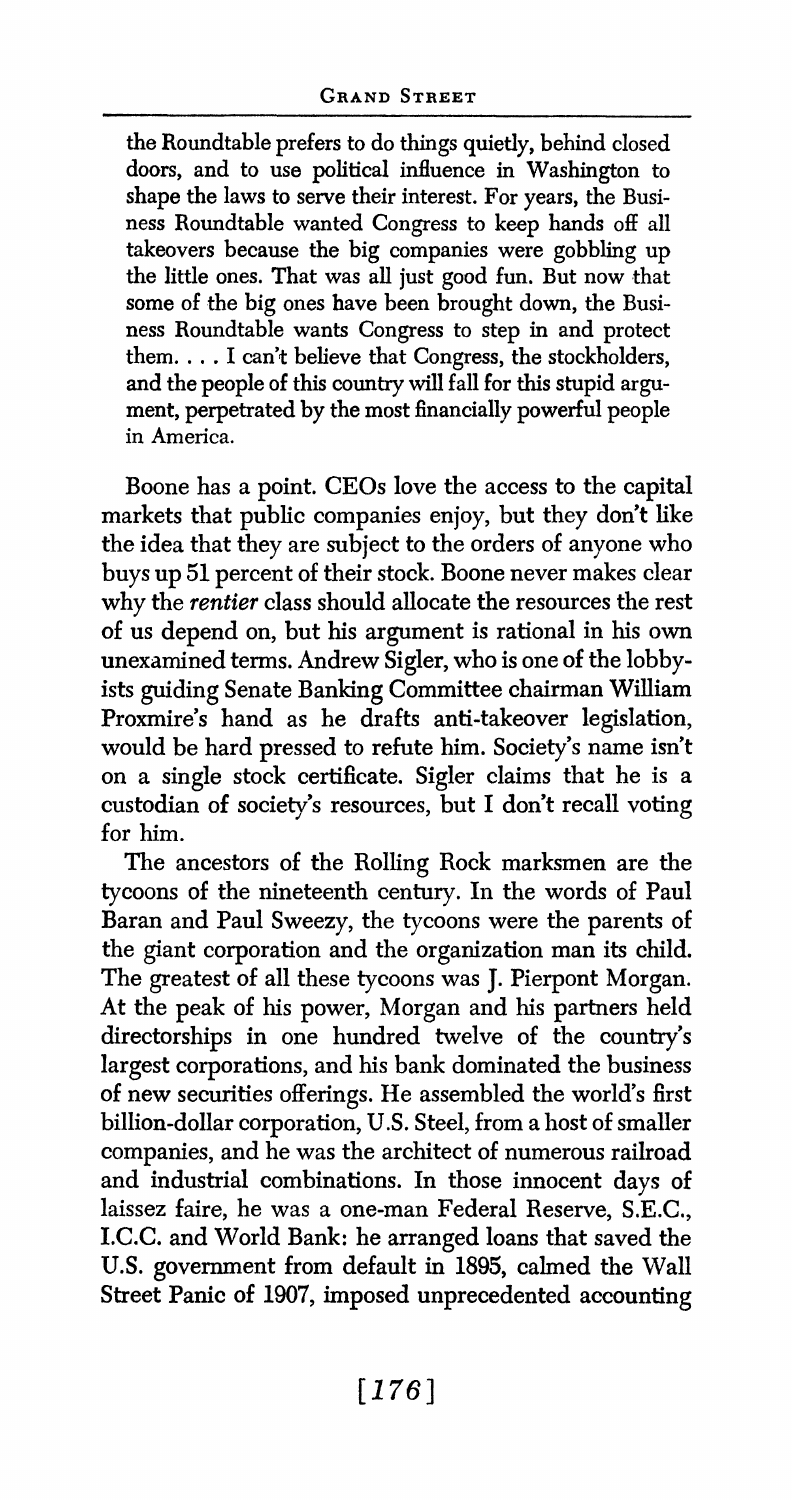**and disclosure requirements on U.S. Steel, organized rail road cartels to regulate competition and rates, and ar ranged and supervised loans to Argentina and Mexico.** 

**Morgan denied he was building an empire; he simply**  thought that he and a handful of men like him were ordained to run the American economy and guard the in**terests of its creditors. He told a Congressional investigator**  that he saw what he did as "the thing to do"-and by all **accounts he really believed this Yahweh-like tautology. To him, the age of competition was over. In the words of his father, Junius S. Morgan, it was time to quit the "absurd struggle for preeminence" and organize the enormous pro ductive capacity of modem industry along a path of re**  sponsible and orderly development-the path prescribed **by the authorities at 23 Wall Street, of course.** 

**All this was an affront to many sacred American myths. Rural Midwesterners saw Morgan as the embodiment of**  all the threats to their world of small towns and a self**sufficient yeomanry. Entrepreneurs-scamps and plungers to the likes of Morgan-feared that a Morganized world threatened their own dreams of empire building. Populist politicians like Willam Jennings Bryan railed against the hard-money regime imposed by Morgan and his fellow bankers, equating his post-competitive world with the de mise of the American republic.** 

**But Morgan hasn't lacked for apologists over the years. The latest defender of the realm is Vincent P. Carosso, au thor of The Morgans: Private International Bankers 1854 1913 (Harvard University Press). Carosso, professor of history at New York University, enjoyed access to family and business archives that were previously unopened or untapped. Carosso assures us that his is not an authorized study, but he reveals nothing to embarrass the great man's partisans. His book falls firmly within the hagiographic tradition founded by J.P.'s son-in-law and first biographer, Herbert L. Satterlee.** 

**J. Pierpont Morgan is the star of the book, but support ing players abound. Carosso opens with the story of Pier pont's grandfather, Joseph, the first Morgan millionaire,**  who started with a café and ended as a founding in**vestor of the Hartford and the Aetna insurance compan**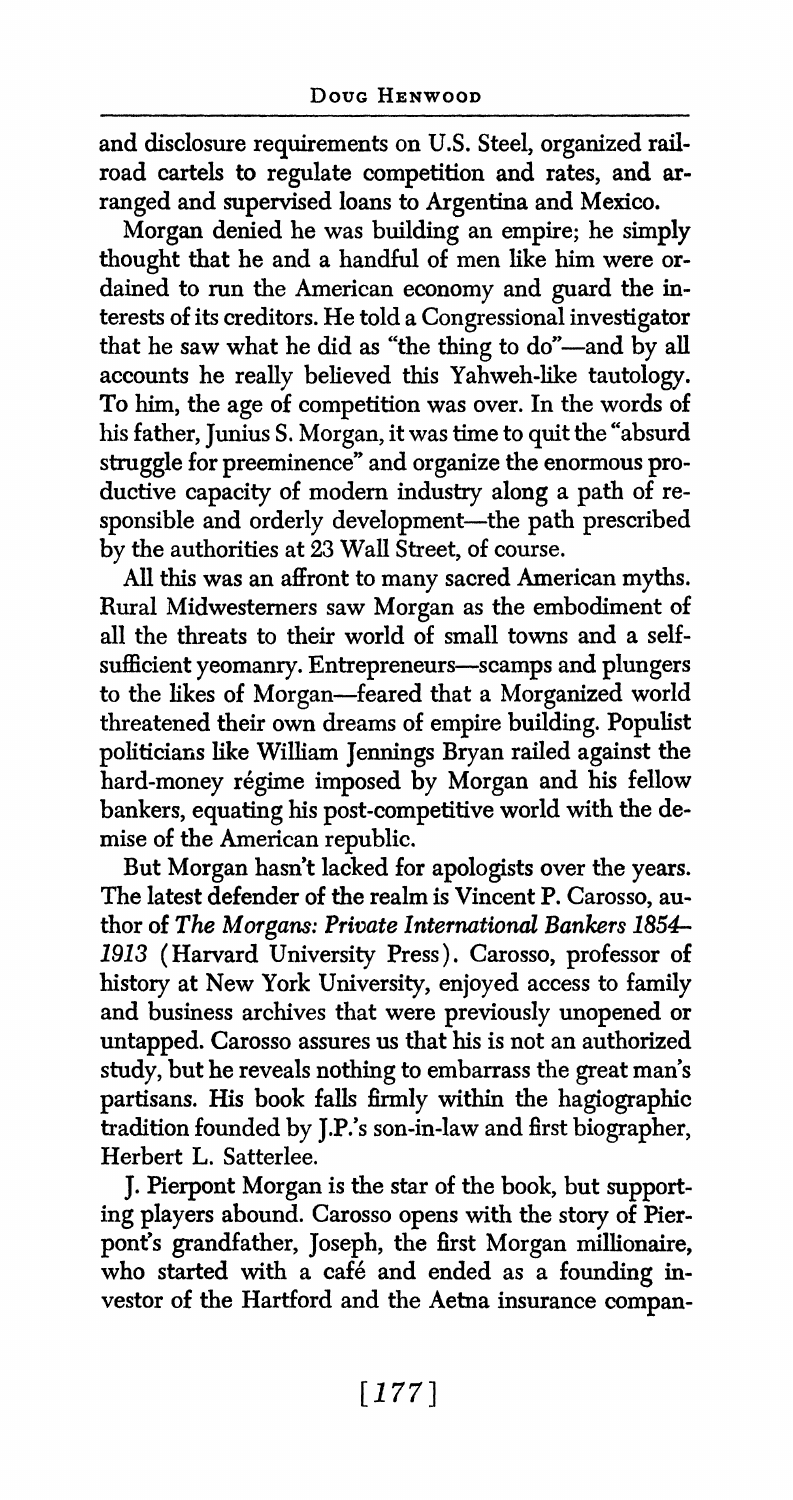**ies. Joseph set up his son in a mercantile career, but Junius was too ambitious to spend his life hawking dry goods. A few years after his father's death, Junius moved to London to join the merchant bank of Baltimore ex patriate George Peabody.** 

**British demand for cotton and wheat fed an American railroad boom, which offered Peabody & Co. lots of bank ing angles. There was traditional commodity trading and finance. But there were multiple opportunities in rail roads-to peddle the bonds to British investors, who could**  take the proceeds and buy British rail iron-with the as**sistance of Peabody & Co., of course. When Peabody re tired in 1859, Junius renamed the firm J. S. Morgan & Co., and plotted his rise to the top of the City's banking aristocracy.** 

**Meanwhile, in New York, Junius's son was starting his own banking career. After an unpaid apprenticeship and some unsavory wartime speculations, Pierpont Morgan joined with Anthony Drexel of Philadelphia to form Drexel, Morgan & Co. in 1871. The rail boom was good to Drexel, Morgan, too. Despite several business crises and a punishing deflation, U.S. rail mileage tripled be tween 1870 and 1890. Railroads ate capital, so their build ers were constantly approaching bankers, hat in hand. Many of these roads were built merely to sell bonds to**  enrich the bankers and railroad owners; lines were fre**quently built parallel to existing routes. Superfluous mile age led to fierce rate wars, and roads failed constantly. With the Panic of 1893, the long boom finally came to an**  end, with a quarter of the nation's rail mileage in re**ceivership.** 

**When railroads failed, Drexel, Morgan was there to pick up the pieces and paste them together into a solid railroad-to act as "undertaker and midwife," in Bran deis's phrase. The typical Morgan railroad reorganization, whether it was the consolidation of several weak lines or the resuscitation of a large road, meant imposing respon sible management-Morganese for abandoning competi tion and needless construction, and finding a seat for a Morgan partner on the board. Short of formal recombina tion, Morgan frequently brought together the presidents**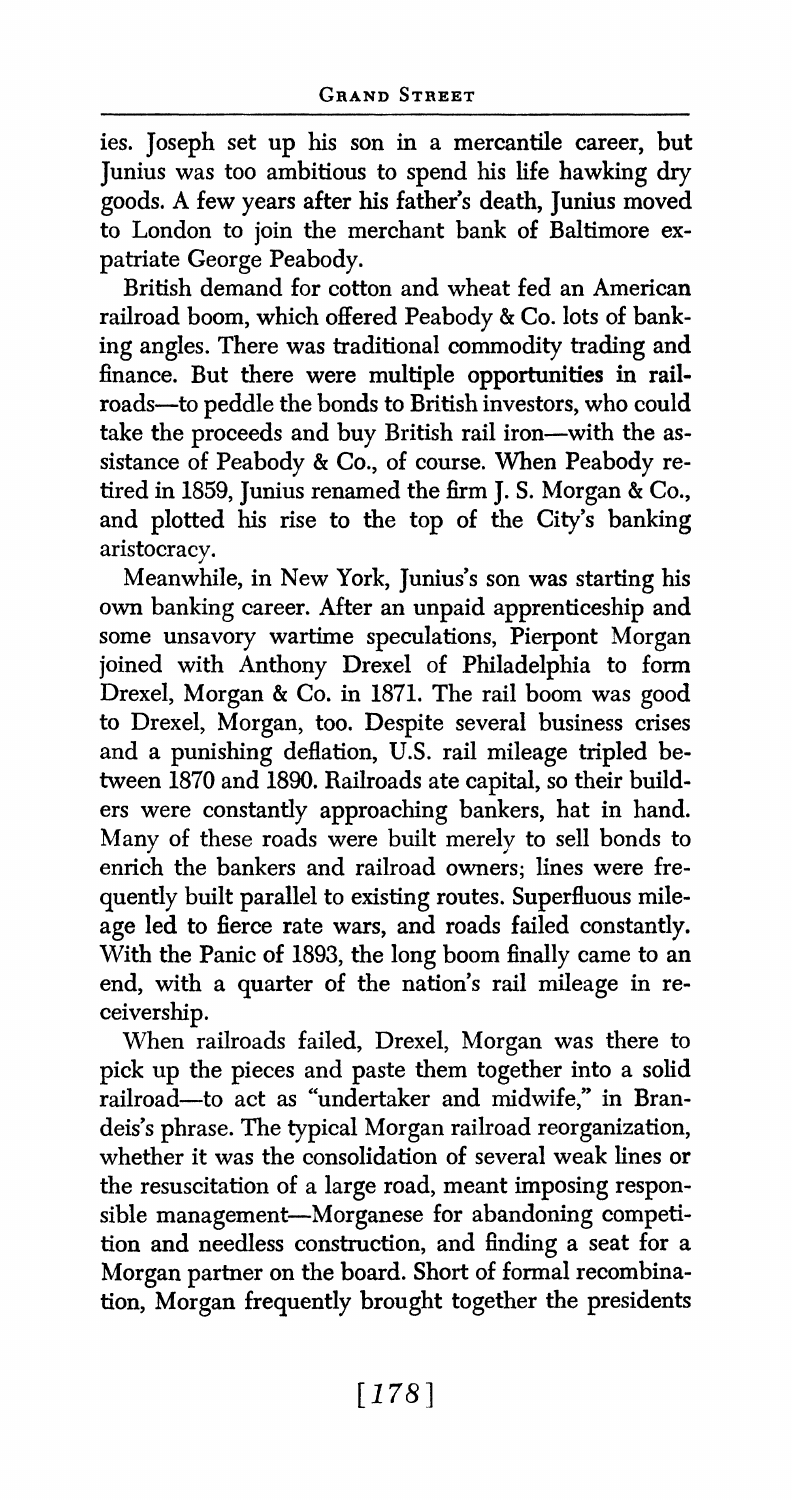**of competing roads and tried to get them to agree to be have like gentlemen and cease the absurd struggle for preeminence. Men who spoke so harshly of competition built an empire out of its casualties.** 

**After the deaths of his father and his partner in the early 1890s, Pierpont Morgan tried to apply the lessons he learned in railroad reorganizations to assembling in dustrial combinations. The results were mixed, to say the least. U.S. Steel, the world's first billion-dollar corporation, was the most successful, but it was years before the heavily watered stock could pay a dividend. His shipping com bine, which owned the Titanic, was a failure.** 

**Carosso turns Pierpont Morgan into a far duller man than he really was. He was a man of enormous appetite—**<br>for cigars. food chateau La-

tour, as well **as**<br>European art. **obscenity, as it's been-called example.** 



**earned him the nickname "Old Livernose." Despite the -nose, he was a notorious womanizer; despite his adulterous escapades, he was a prominent supporter of Anthony Comstock and his Society for the Suppression of Vice. He reportedly believed every word of the Bible.** 

**Btut Carosso tells us little of this. Though his book wasn't written for poolside consumption, even a business history needs a little color to keep the reader awake and turning the pages. Yet the book fails even as a business history. Instead of illuminating how the Morgan enterprises fit into the evolution of the American economy, we are numbed by endless details-the fine structure of the Erie reorganization, the terms of the failed Chinese loans, how the partners divided the profits in 1877. It's not that Carosso misses the forest for the trees-he misses the trees for the leaves and root hairs.** 

The Latin American loans are a case in point. The Mor**gan banks-the New York and London houses cooperated**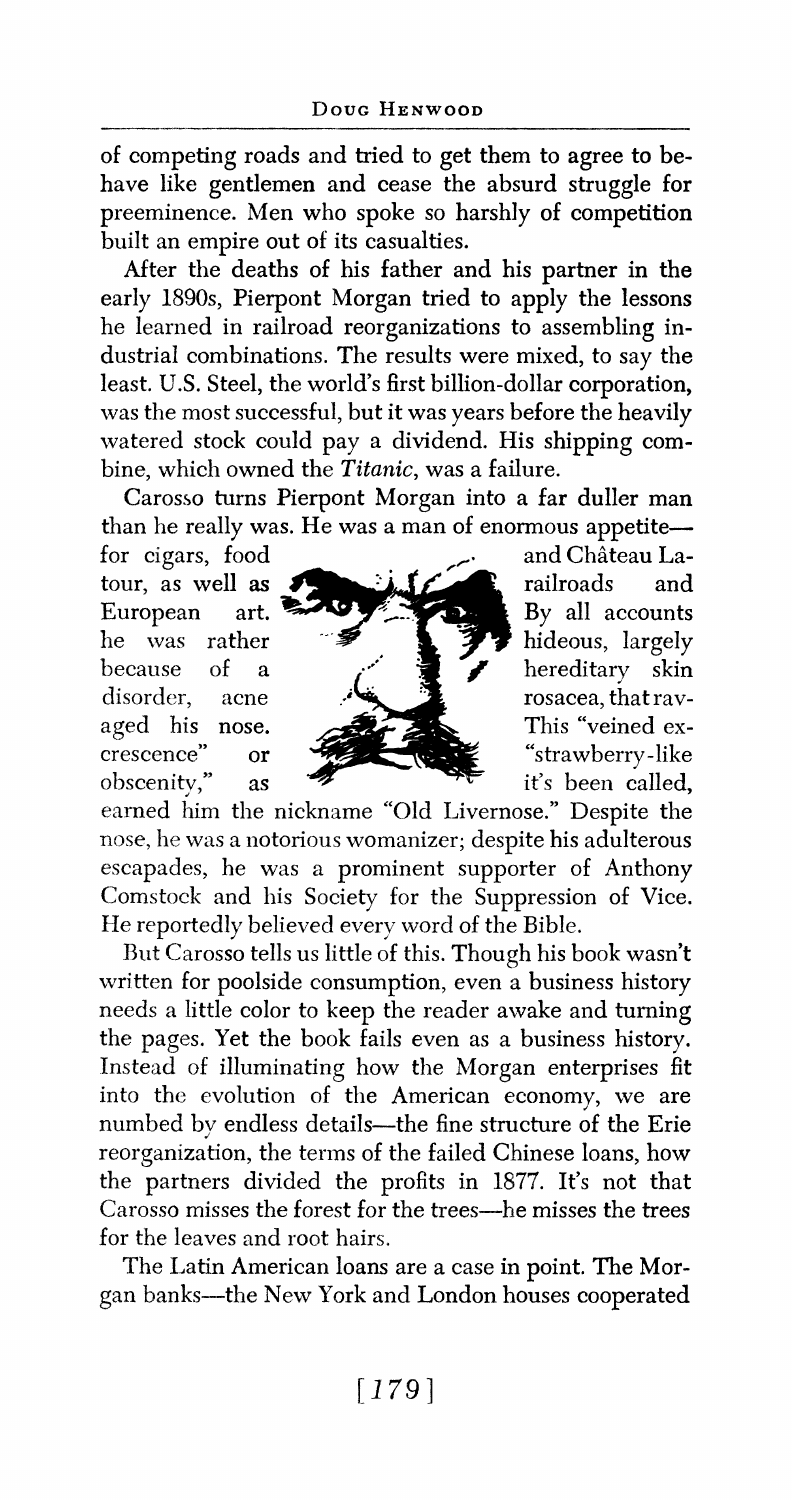**extensively-were initially a conduit for the exports of British capital that financed the development of the United States. And the United States developed into a colossus. Later, the Morgans floated bonds on behalf of Argentina and Mexico-first in London, and later in New York, when the United States had generated enough capital to export some. (Any proper empire must export capital and import profits.) Early in this century, Argentina was one of the world's richest countries, but it soon began the slide into its present sorry state. Why didn't Argentina follow the**  U.S. path instead? Were the loans made to foreign corporations operating in Argentina that were merely in**terested in extracting wealth at the expense of the locals? Carosso only offers vague pap about "development" and "reform" and hints of "extravagance" that could have been lifted from a World Bank press release. Perhaps the truth**  would involve the word "imperialism," which wouldn't re**flect so nicely on his heroes.** 

**Everything about the Morgans is presented in the most**  flattering light. They weren't really interested in con**trolling the companies they reorganized-only in protect ing the creditors through responsible management, and management was often grateful. We should measure the \$25 million fee received for putting together U.S. Steel against the \$1 billion value of the company, not the \$50 million the bankers actually put up-presto, the fee be comes reasonable. War profiteering by young Pierpont? No-just brief dalliances, and not terribly profitable at that.** 

**What did Morgan think he was doing? Did he have a plan, or did he move from deal to deal with an eye only on the main chance? Why did so many of the deals he made late in his life fail? Was the economy against him? Was he too old or was his acquisitiveness focused on collecting art? Carosso never asks these questions, let alone answer them. His book is less a biography or a history than a data base. Maybe it will be useful to someone writing a read able, analytic biography of Pierpont Morgan, but much of the detail seems too minute even for that.** 

**Carosso says that the Morgans might have taken the motto of the London Stock Exchange as their own-Dic**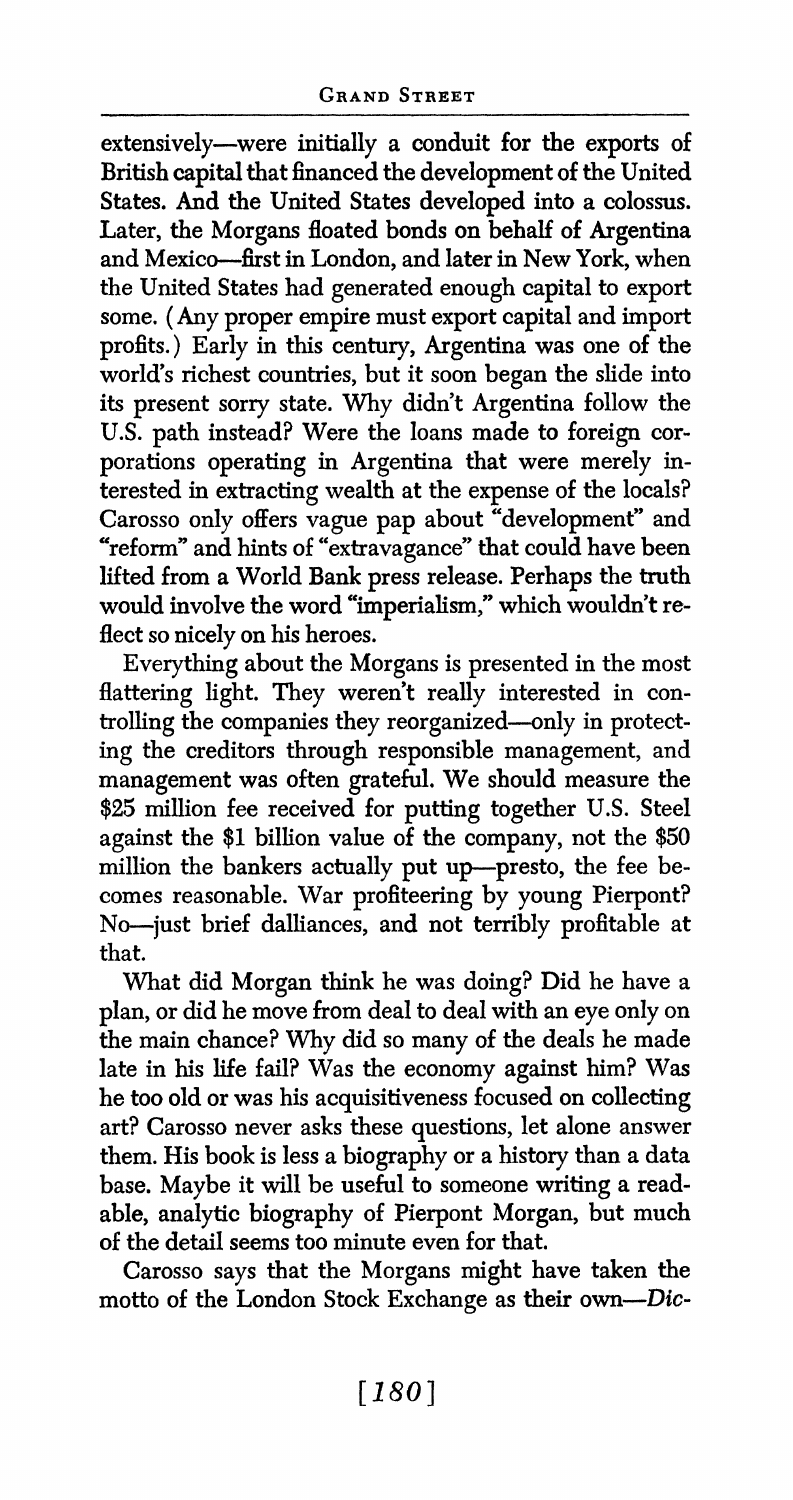**turm Meum Pactum, my word is my bond. This is true, but he asks few questions about just what it was they bound themselves to do. Their ideal was the clubbish at mosphere of London's private bankers, with their genteel mix of cooperation and competition. In this tony atmo sphere of top hats and walking sticks, there remain no traces of the actual source of their wealth-the hellish worlds of the nineteenth-century factory and imperial plunder. Bankerly respectability mystifies the aggression that is at the root of fortune-building--to which Carosso's canonizng adds another layer of mystification.** 

**By the way, despite the recent scandals, the City and**  Wall Street remain places where a multimillion-dollar deal **can be closed with only a handshake or a phone call. But few words are exchanged on the floor of the London Stock Exchange now; since last year's deregulation of the City's stock market, known as the Big Bang, the stock exchange is deserted. Now computers do the trading. My byte is my bond.** 

**B usinessmen rarely stimulate the popular imagination unless they break the bonds of respectability. If they hail from colorful places like Texas, then so much the better. One of the convention-breakers has written his autobiography. Boone, by T. Boone Pickens, Jr., with the assistance of Jim Conway (Houghton Miffin Co.), is full of the homey wisdom and folksy metaphors you'd expect from a son of the rural Southwest: "The oil business was getting tougher than the back end of a shooting gallery by the mid-1950s." "Maybe this was one time the fireplug would piss on the dog." "You have to learn to sit on your own bottom." You might call this the wisdom of a Good or Boy-but to Boone, the members of the Business Roundtable are the real G.O.B.s. And he startled a good number of these G.O.B.s out of their torpor.** 

**Of course we don't get to this point without leaming all about Boone's childhood, full of instructive incidents and sage advice from Ma, Pa, Grandma and the Coach. Then there's Boone's first job at Phillips Petroleum, where he learns enough about the mentality of the corporate bureaucrat to know that he wants out to start his own firm.**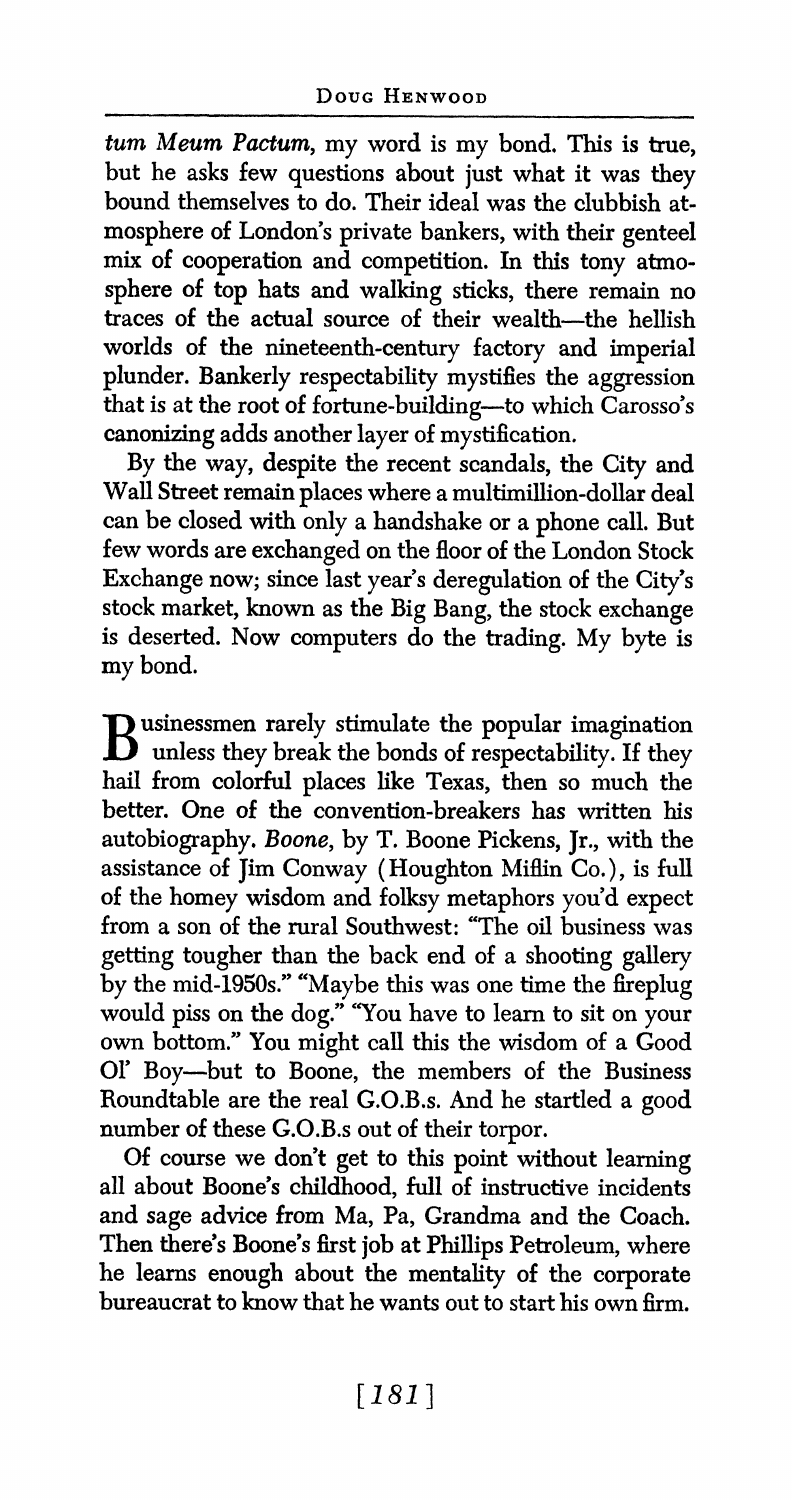**Relying mostly on other people's money, Boone drilled for oil in Texas, Canada and the North Sea, and built Mesa Petroleum into the largest independent oil company in the United States. But despite his success at finding oil the old-fashioned way-drilling for it-Pickens started think ing about acquisitions in 1963. "It would be like finding a giant oil field already developed." So he did his first hostile takeover, all with debt and paper. "Debt had never frightened me. . .. We were on our way." On the way to over twenty years of buying oil on the stock exchange.** 

**The OPEC boom masked a serious rot in the oil indus try, Boone argues. Most of the big oil companies weren't replacing their reserves-they were just liquidating them to sustain their parasitical bureaucracy. If a company s going to liquidate, it should shed the bureaucracy and just pass the uncut cash on to the shareholders. So with this higher good in mind, Pickens attacked Gulf et al. with the aim of forcing them to spin off their assets and leave ex ploration to independents like him. Big Oil would have none of it. Instead, they either sold out to white knights or paid off the shareholders, borrowing wads of money in both cases.** 

**Every once in a while one of these raiders-Boone calls them takeover entrepreneurs-slips and ends up owning a company. Carl Icahn's inadvertent purchase of TWA is a notable example. Most of the time, though, they are just a catalyst-they find a weak or undervalued company, put it "in play," and wait for one of the big guys, with deep pockets and a long line of credit, to move in and complete the deal.** 

**Ironically, Pickens's first banker was Morgan, Stanley, the investment banking heir of the House of Morgan, but because of pressure from their blue-chip clients, they backed out. Boone eventually found his way to junk bond kingpins Drexel (as in Anthony Drexel) Burnham Lambert.** 

**conomist Joseph Schumpeter described the regime of 1** capital as one or creative destruction, a phrase its **apologists love to quote without examining what is created and destroyed. In the nineteenth century, bankers floated**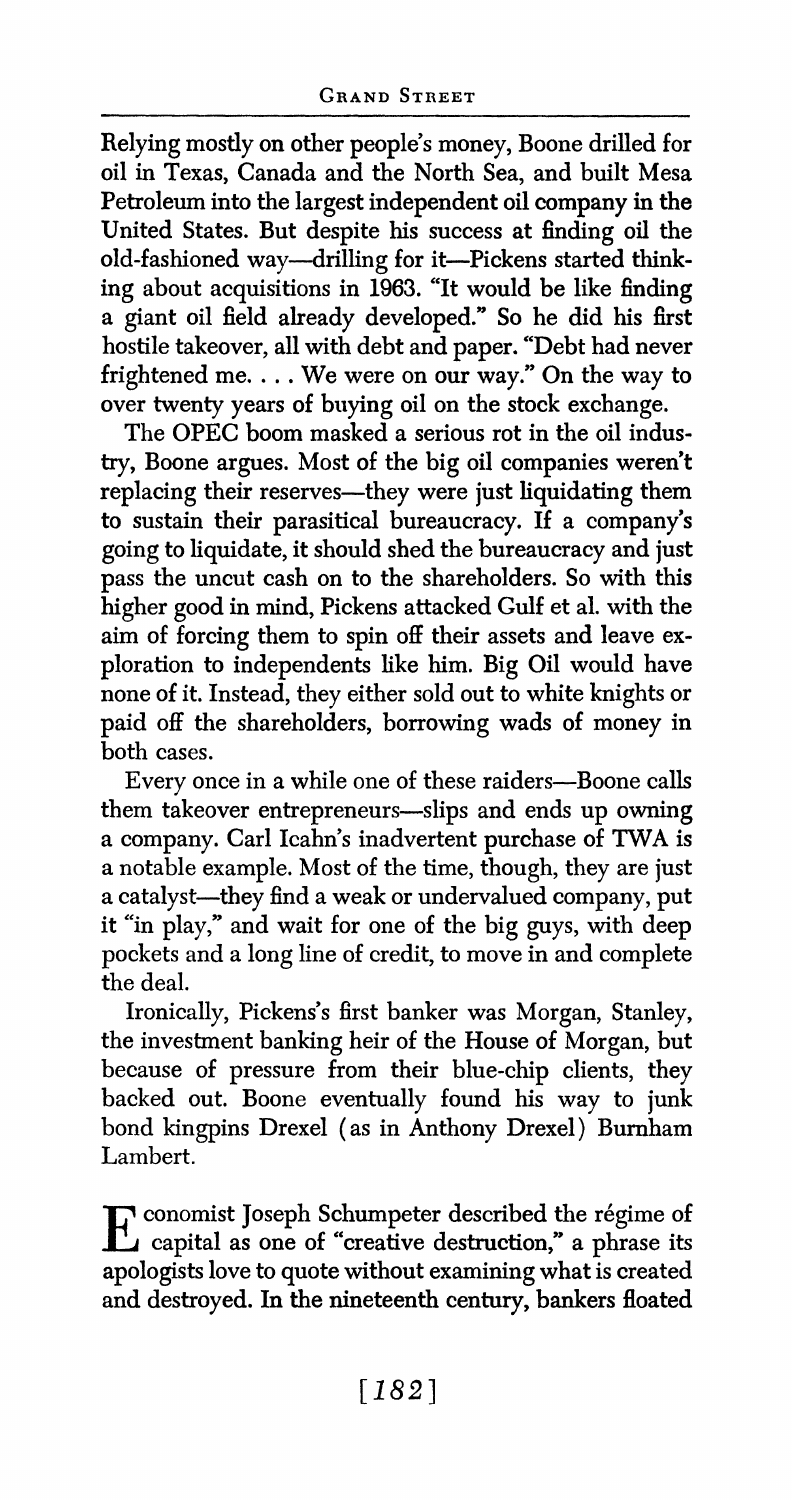**lots of bonds to fund a fragmented system comprising thousands of miles of railroads, much of it superfluous, much of it looted by its owners. Through a series of crises, powerful bankers were given the opportunity to combine lines into larger systems, but sooner or later many of these would fail and be combined into larger units. Protected by the temporary certainty of regulated rates, lines failed**  to appreciate the competition from trucks and cars. (Mor**gan refused to finance GM because he thought it too**  speculative.) Government subsidies and partial nation**alizations followed, and even more giant mergers. The profits of Burlington Northern, the descendant of one of Morgan's great recombinations, have fallen 82 percent over the last five years. (Pickens made a brief pass at it last year.) A wave of combinations may end in a truce in the corporate war of each against all-America in the 1950s and '60s experienced one of these peaceful interludes-but sooner or later the world must be redivided.** 

**The postwar history of the oil business is similar. For a long while, a cartel organized by the seven major oil companies kept the oil business fairly stable. Then, a car tel of producing countries limited production and raised prices. High prices and shortages stimulated a frenzy of drilling. Meanwhile, Big Oil drifted into the complacency that comes with assured profits. Overinvestment bred com petition and a collapse in prices. Rationality dictated that capital be withdrawn from the oil business and that the number of players be reduced. Pickens and his brethren**  were the engine of that-they were the well-paid catalyst **of combinations. So the frequent criticism that all of Pick ens's machinations didn't find a single drop of oil misses the point. Too many plungers had found too much oil. Like Morgan, Pickens built his fortune from the failures of competing optimists. This is creative destruction at work.** 

**Others may curse Morgan, but not us, said a nameless socialist quoted by Carosso: "We grieve that he could not live longer, to further organize the productive forces of the world, because he proved in practice what we hold in theory, that competition is not essential to trade and de velopment." But not even the mighty Pierpont could re**